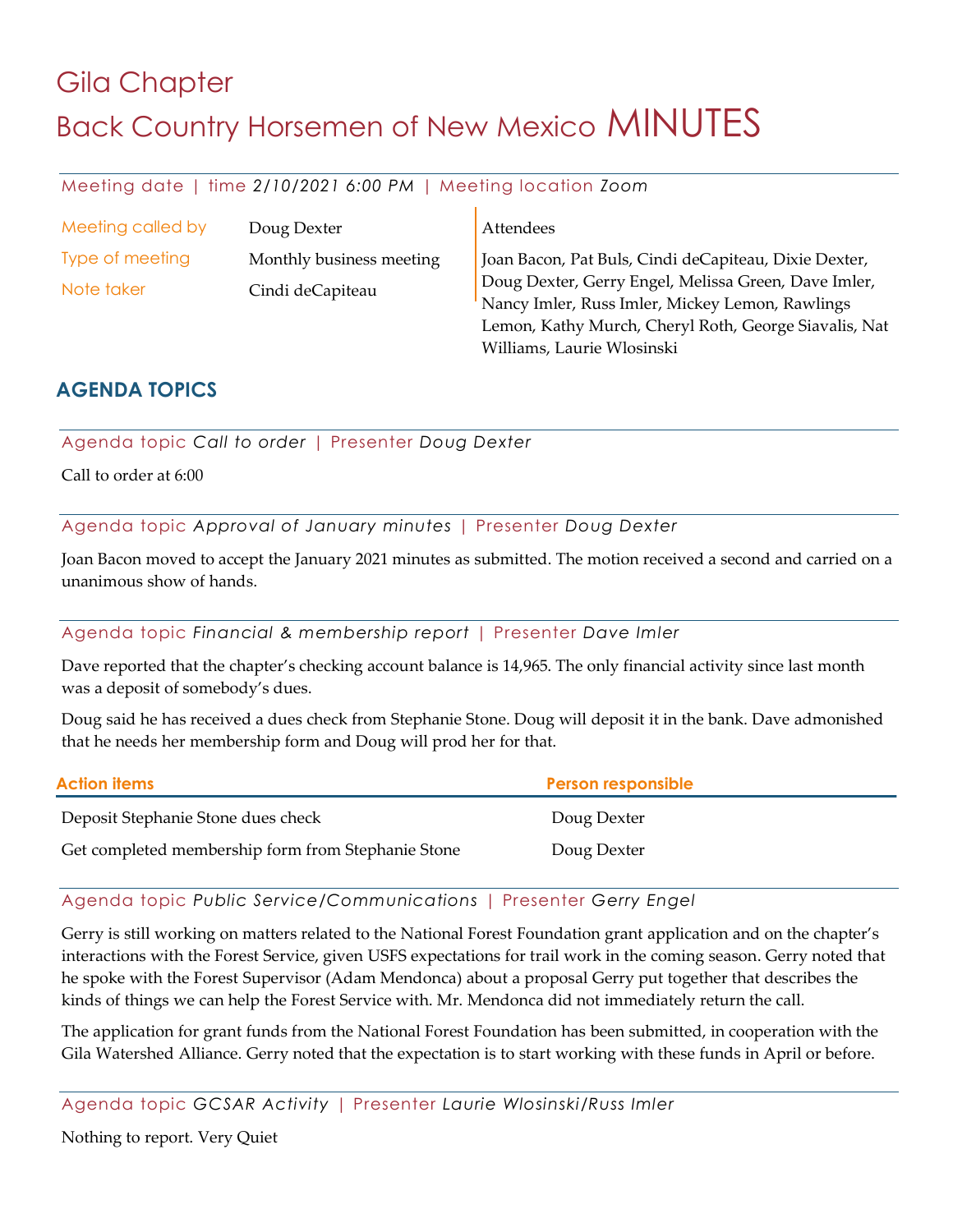## Agenda topic *BCHNM Update* | Presenter *Mickey Lemon, Rawlings Lemon*

Mickey reported that she hasn't heard anything from anybody about anything.

#### Agenda topic *Crosscut Log Update* | Presenter *Cindi deCapiteau*

Cindi glanced up from her furious typed recording of these minutes to report that a new issue of *The Crosscut Log* is not in progress. Melissa offered to send info about projects to include in the next issue when it gets going.

| <b>Action items</b>              | <b>Person responsible</b> |
|----------------------------------|---------------------------|
| Send trail project info to Cindi | Melissa Green             |

#### Agenda topic *Membership signup status* | Presenter *Dave Imler*

Currently, the chapter registers 55 members, thirty-seven of whom have signed up from last year. There are still six stragglers from last year who have not signed up.

Dave has been informed by BCHNM that he needs to submit a form to make sure everybody gets newsletter.

BCHNM reported 103 members in 2020; of those, 45 are from the Gila chapter.

Gerry will send out an email to get re-ups on board.

| <b>Action items</b>                     | <b>Person responsible</b> |
|-----------------------------------------|---------------------------|
| Nag dawdling last-year members to re-up | Gerry Engel               |

#### Agenda topic *Highway Cleanup* | Presenter *Doug Dexter*

The periodic roadside trash clean-up originally scheduled for January something or other was cancelled because, you know, weather in January. So Doug announced a new date—next Wednesday (February 17) or the following Wednesday (February 24). As always, the plan is that chapter rag pickers meet at 9:00 at the Wind Canyon firehouse.

| <b>Action items</b>              | <b>Person responsible</b> |
|----------------------------------|---------------------------|
| Announce date of highway cleanup | Doug Dexter               |

#### Agenda topic *Sawyer Training* | Presenter *Gerry Engel*

The Gila chapter has been authorized to conduct our own sawyer training (chainsaw and crosscut). The goal is to certify our people to work with saws on trail projects in the Gila. Seventeen people, including participants from Heart of the Gila and New Mexico Wild, have signed up for the next training.

Gerry talked to Ty Oliver (the FS chainsaw coordinator) and received authorization to conduct training so long as we do the right thing by COVID.

Here's the process:

- The trainers will mail all the classroom materials (including links to online videos) out to students.
- Students will study the manual and view the videos.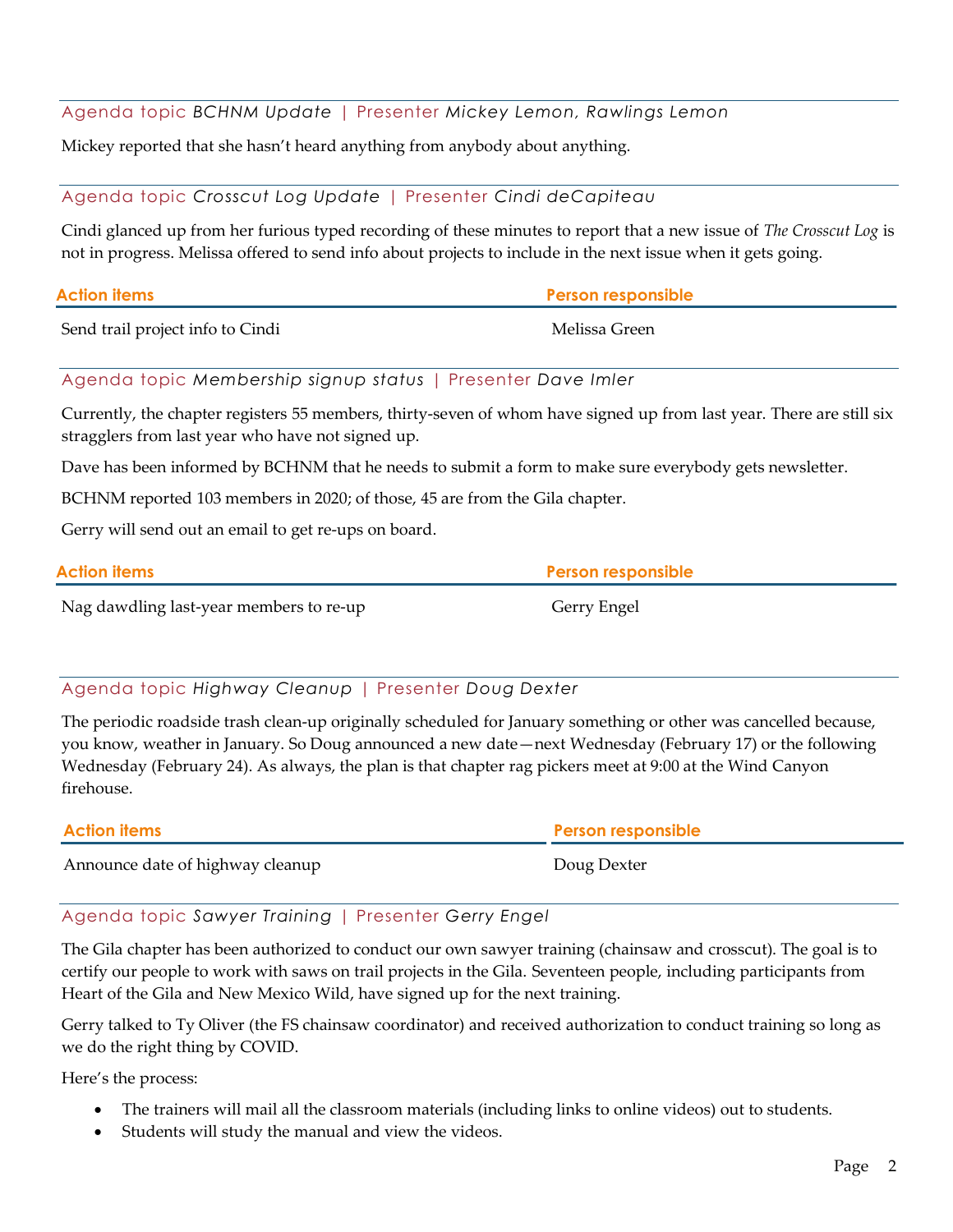- We will do one or two Zoom sessions to get questions answered.
- Skills testing will have to be in person, in one or more sessions attended by an appropriate number of people.
- We don't have to do first aid training this year because the every-two-years first aid certification requirement has been dropped for now (but will probably come back).
- Some of the students will take only the classroom instruction; others will do both classroom instruction and skills practice.

Gerry is hoping to be done with the training by the middle of March. Some HOTG people and New Mexico Wild have signed up.

Mickey noted that Dave Turner is interested in training. Gerry said Dave has been put on the list.

Gerry wondered if he could use Russ Imler's Grant County Search and Rescue (GCSAR) Zoom account to conduct the sawyer training online sessions. Russ (or somebody like him) said you betcha—Gerry can do Zoom training via Russ's account as long as Gerry's production doesn't conflict with something GCSAR needs to do.

#### Agenda topic *Trail clearing & maintenance schedule* | Presenter *Melissa Green*

The 2021 Trail Clearing Schedule is out and has been distributed to all members via email.

Mickey Lemon (food overseer for hungry trail workers) reported that she is in good shape for the March 26 Mogollon projects. Fifteen people have volunteered to help with food.

Melissa added that people interested in working a project should sign up earlier rather than later. Although lastminute sign-ups are welcome, planning and delivery work best with advance notice.

Doug asked about including other organizations on the projects. Mickey has sent the schedule to all state chapters and letting them know that although we need packers, we can use any kind of help—and to contact Melissa directly if they're interested.

Melissa has sent emails to her whole list of volunteers, as well as to her bicycle shop list. She also prepared a blog for Continental Divide Trail Coalition and provided a blurb thereon for GBCH.

Doug mused that he could go to the cycling community and give them a reminder.

| <b>Action items</b>                             | <b>Person responsible</b> |
|-------------------------------------------------|---------------------------|
| Remind bike community about 2021 trail projects | Doug Dexter               |

# Agenda topic *501c3 operations and legal issues* | Presenter *Dave Imler*

Assuming that the Gila Chapter expects to be paid by the Forest Service for whatever they will pay us for these days, the chapter needs to take on some regulatory bling. In one case, this comes in the form of a DUNS number, which all businesses that contract with government agencies are required to have. So, the chapter has registered with Dun & Bradstreet, purveyor of the DUNS number.

In another case, the chapter needs to have a SAM registration. "SAM" is the System for Award Management, a federal concern that registers enterprises seeking to do business with the federal government. An active registration in SAM is required to do business with the federal government, so the chapter has applied accordingly.

At the last meeting, we requested money to hire an attorney and a Certified Public Accountant (CPA) and that's been done. The chapter board met with the attorney, Gwendolyn Lacy, at which she reported on some background work she did for us. She charges \$180/hour and bills monthly.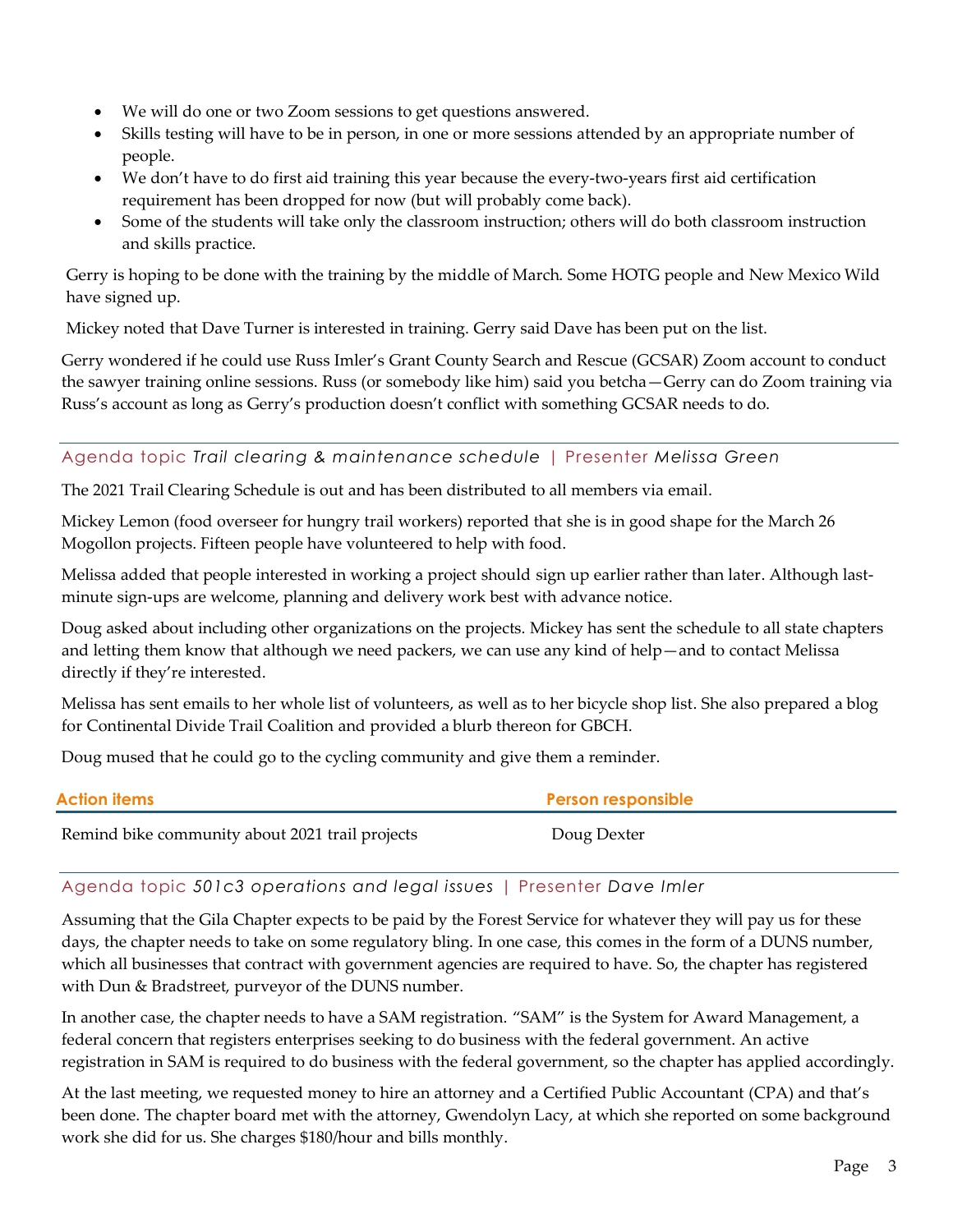Although Mike Morones is on board with the chapter as our CPA, we don't know what the charges will be for accounting services. Dave provided Mike with information about the chapter's accounting procedures. On another matter, Mike advised that it's unlikely GBCH will need to report on federal forms when contributions to the chapter reach \$50K; the threshold for that kind of reporting is \$250K.

Finally, the chapter is working on an agreement with Melissa Green (refer to the Board of Directors minutes included with the GBCH membership meeting minutes, February 2021). The contract is not yet final, so Dave asked for a motion to pay \$294 Melissa for developing the 2021 trail schedule. Dave noted that if something else comes up, he will be back to ask for more money. Nat Williams moved that the Gila chapter pay Melissa Green \$294 for that work. After receiving a second, the motion carried by a show of hands.

## Agenda topic *Website changes and progress* | Presenter *Melissa Green*

Perhaps readers of these minutes know about, and have actually visited the GBCH website, which has been around for a long time. Perhaps some of you also know that the aforesaid website is being updated with a new look and new capabilities (e.g., online donations).

Melissa will send link to website this evening. She wants to hear your feedback about the new site, and she welcomes suggestions.

Melissa posed a few questions about the website now under development. Specifically, she asked:

- Are there any benefits of GBCH membership not already listed?
- Are there any other resources that the site can offer?
- Do you have a favorite equine website that our new site can link to?
- Are there any GBCH projects worthy of mention, to which Gerry said ...
	- o One thing we have concentrated on is the Forest Plan Revision
- Do you have any photos of people on horses? Melissa needs more photos

To move forward with the new site, Melissa promised to send out a link to everybody and wait for feedback. Then she will clean up the details, tweak the search engine, and take the site live.

| <b>Action items</b>                          | <b>Person responsible</b> |
|----------------------------------------------|---------------------------|
| Send link for new GBCH website to membership | Melissa Green             |

#### *Insurance*

Russ Imler launched a foray into the black hole of insurance by asking about it, motivated by the likelihood that the chapter will associate with volunteers who hail from outside our membership borders. Gerry said he has received paperwork to obtain a rate quote for General Liability insurance. He added that the chapter will likely also need Directors and Officers (DO) liability insurance, which BCHNM used to provide but which will expire shortly; however, BCHNM is interested in working with us getting a new DO policy going.

Russ noted that his main concern in Third Party Liability insurance. He's comfortable that he's covered by insurance provisions of the volunteer agreement, but what about people from other organizations who work with us?

Gerry responded that we need to make sure we get our Board of Directors covered and get the General Liability stuff going, but we're also waiting on feedback from the Forest Service regarding Gerry's recent proposal to the Forest Supervisor (see page 6). Moreover, the Forest Service is working up a new volunteer agreement. We can enroll non-GBCH volunteers under that agreement and they will be covered.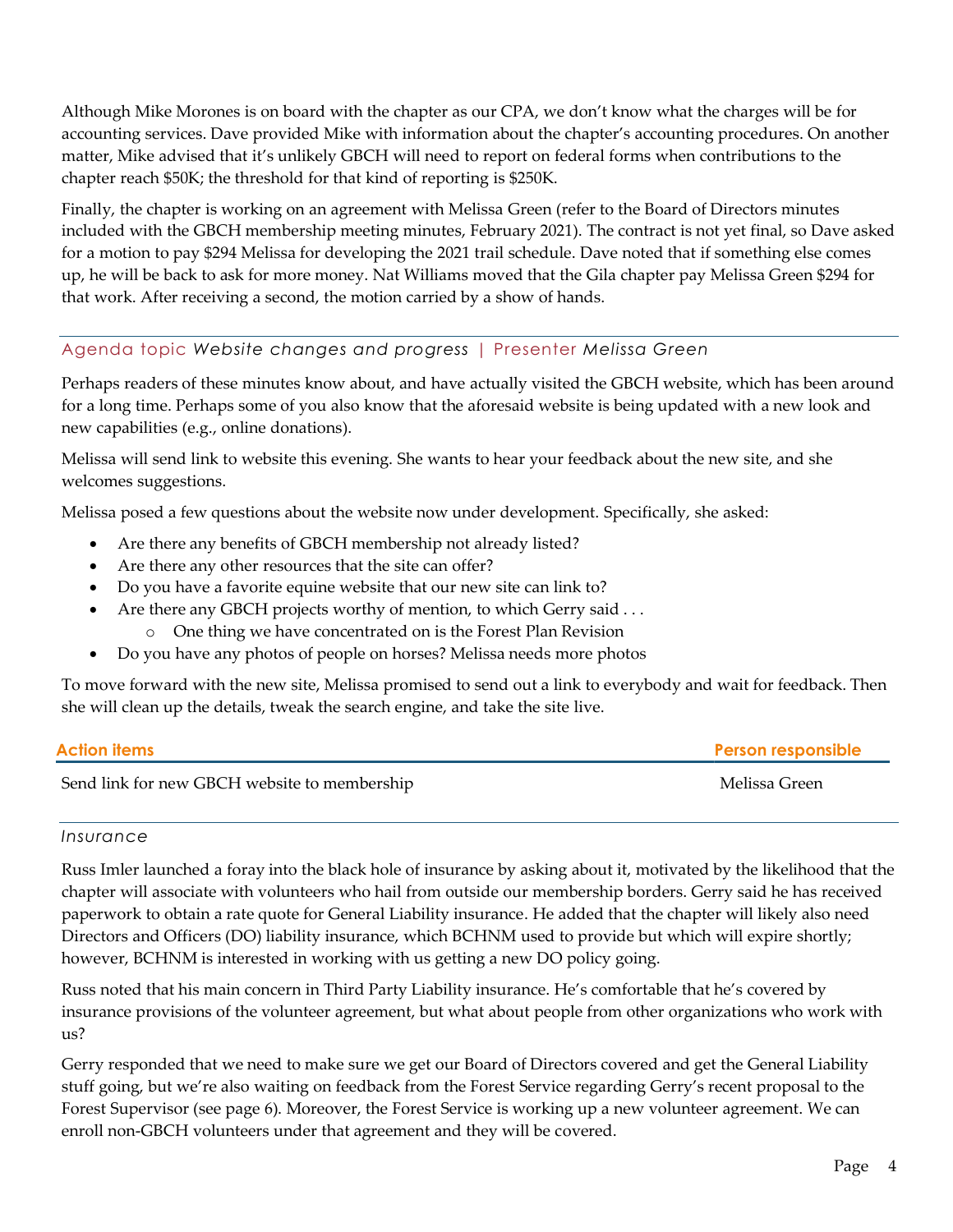#### *Volunteer Sign-up Procedure*

Some brave soul whose identity the secretary failed to note asked about the process for signing up volunteers. A respondent (whose name is also lost to recorded history, but probably Gerry) said that everybody needs to sign up, but only once a year (rather than for every project).

We are working under the old volunteer agreement, which is still in effect (according to Beth Ihle, Silver City District Ranger) even though the new one is in process.

Dave asked if we need a sign-up sheet for each project, to which Melissa said she plans to sign up people on specific projects in order to collect pertinent information about health issues and special requirements. For that reason, sign-up will be done project-by-project.

*Quiet Skies over the Gila*

As soon as he heard the announcements that Holloman Air Force Base will not be using the Gila region's wilderness areas for F16 pilot training, Doug Dexter called Susan Beck to thank her for her work. Informed by a career in the Air Force Susan dedicated a lot of energy over several years to inform the public about the controversial Air Force proposal

Doug noted that Susan is now the president of WILL (Western Institute for Lifelong Learning), an organization populated by lots of hikers. Doug will push the trail work issue with WILL to get ground pounders for one-day projects.

Agenda topic *Announcements* |

This evening's meeting adjourned at 6:40 p.m.

Next Meeting: March 10, 2021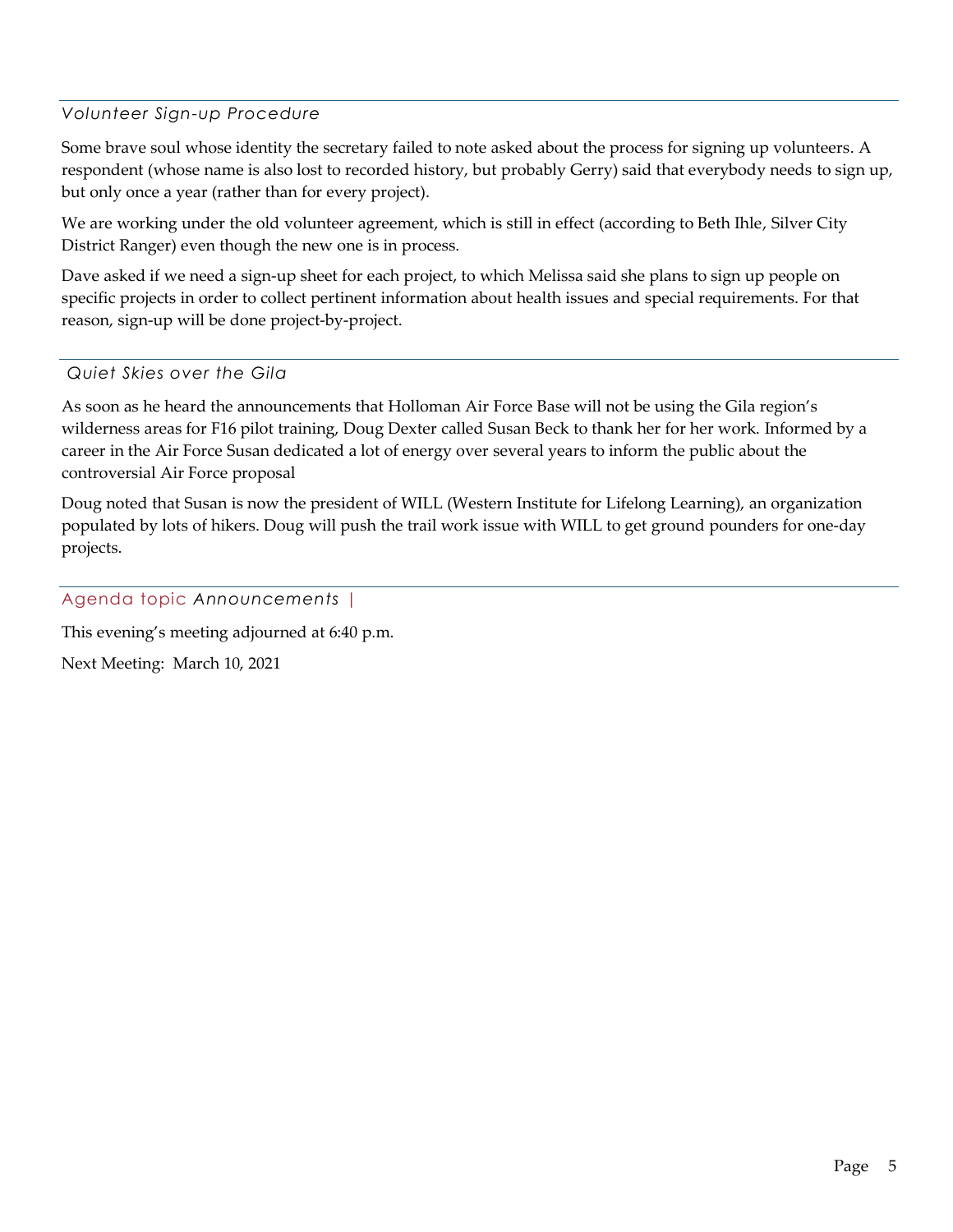# GBCH interest in making GAOA program as efficient as possible Prepared by Gerry Engel Submitted to Adam Mendonca, Gila Forest Supervisor January 2021

A major concern of the Gila Chapter of Back Country Horsemen is that the Great American Outdoors Act (GAOA) fund be used as effectively as possible to accomplish as much trail maintenance as possible. We are hopeful that the program will be funded for the full 5 years but realize that even 5 years is not a lot of time considering the magnitude of the job to be done.

We feel this is a once in our lifetime opportunity to restore to useful condition many of the trails on the Forest that have been negatively affected by past fires, floods and lack of trail funding. As such, we are willing to do anything we can to help accomplish that goal. We realize that you are understaffed and that the result could be that it will be difficult to coordinate and oversee many of the activities that need to take place on the Forest. We want to help in any way we can.

We appreciate the fact that you have established a year-round trail crew. Since most trail crew members are from other areas and are not familiar with the Forest, however, we feel it will take some time before that crew reaches peak efficiency. We also appreciate the fact that you are planning to bring in youth crews from other areas to accomplish work but again because those crews are from other areas, they may not be as effective as they could be. They are also expensive.

At the same time, you are dealing with a lot of folks that have not had much experience on the Forest, we have been able to attract a person (Melissa Green) to our membership that has a wealth of experience on the Forest and we feel has the expertise and enthusiasm to help meet the goal of accomplishing as much as possible with the GAOA money available. In addition, we have other members that have been volunteering on the Forest for many years and are willing to help as much as they can. There is also untapped volunteer potential, people interested in doing volunteer trail work that come from throughout NM, Arizona and Texas. But there is no forest service staff to coordinate them.

In the past, we have been 100% volunteer organizations. Assuming you want our help, we feel we may need to change that. To be able to provide the maximum assistance in making the Gila National Forest GAOA program as efficient as possible, we feel we need to contract/employ Melissa to help us help you efficiently implement the program. Obviously, whatever help you want from us is your decision. However, we feel that if we could obtain year-round or near year-round funding for Melissa through the GAOA funding, we could help in the following ways:

 $\triangleright$  We could lead more volunteer trail projects and engage other groups interested in volunteering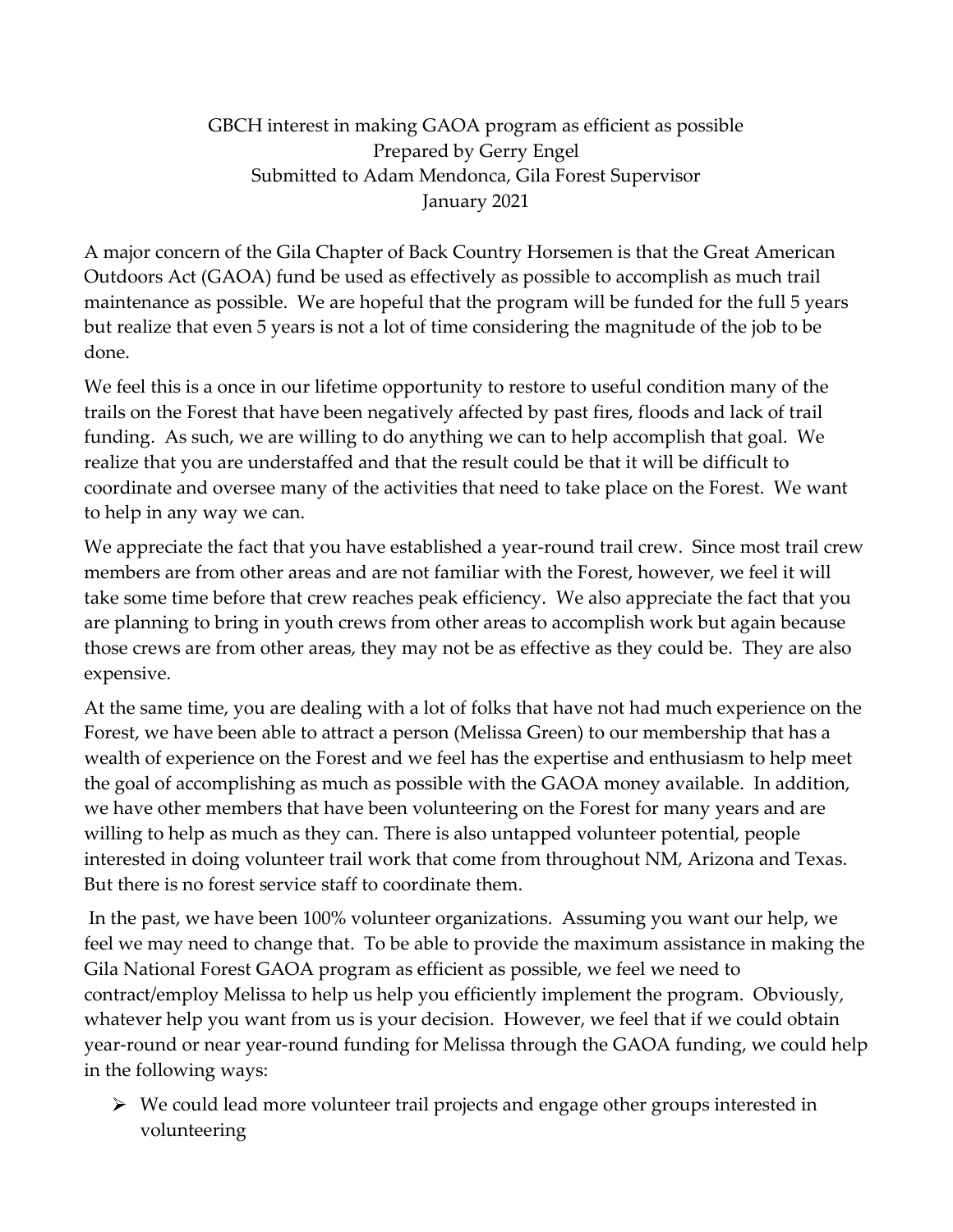- o The more GAOA \$ that can be leveraged with volunteers the more trail work that can be accomplished at minimal costs. All non-volunteer options seem to be very expensive.
- o In the end, the Forest would have more local trained volunteers that can continue to volunteer for future project and long-term maintenance. In addition to the GAOA program, this will help meet the intent of the Sustainable Recreation Program and will provide cooperative opportunities to continue to increase the efficiency of the Forest trail crew. It will also result in increased local appreciation and support of the Gila National Forest. In comparison, other crews, such as conservation crews, leave after their work is done. We are not proposing that all non-forest service trail crew work be done with volunteers. However, the more that volunteers can do, the more efficient the work will be. We need a dedicated person who can put time and energy into getting this more widely established
- Being local, we and Melissa could work with the FS trail crew. Together we could get more work done through coordinating efforts. We may be able to help with packing or doing parts of a project that could make it more efficient for the trail crew to complete the work. We could also do that with youth conservation crews but need someone on our end to help with coordination.
- $\triangleright$  Melissa could scout or layout trail for the FS trail crew or other crews, if there is a lack of experience on the crew and the GS 7 does not have time. So, basically the FS would have a backup, if you get in a bind on critical projects.
- We, with Melissa's experience, could set up and manage an Adopt-a-Trail Program and train interested volunteers. We have already researched what other adopt a trail programs do and have started creating an adopt a trail program manual made specifically for circumstances in the GNF. We know the priority, at least for the next couple of years, is to implement the GAOA, but we feel an adopt a trail program should be part of that priority. In the recent telephone conference call, Adam said he feels that deferred maintenance applies to any legal trail so all the work done by trail adopters could be recorded as work done to reduce deferred maintenance and thus be recorded under the GAOA accomplishment reporting. Thus, GAOA funding should be able to be used to fund this program. Establishment of this program would help assure that trails would not fall back into the category of deferred maintenance after GAOA funds are no longer available
- We, with Melissa could start training interested and qualified volunteers on how to be assistant crew lead or leaders for volunteer projects. In the past we have been pretty much limited to having one group at a time out since we had limited leadership.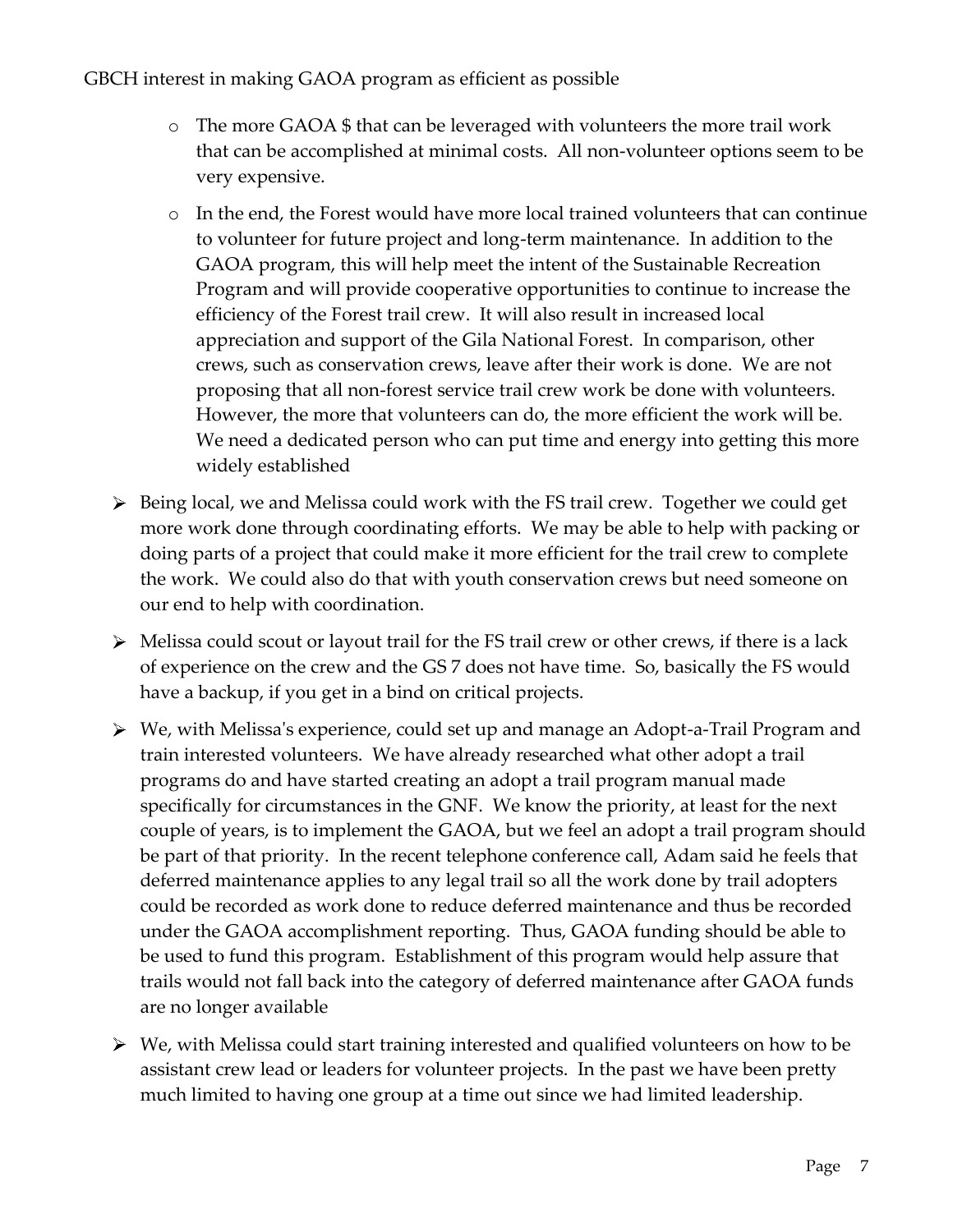- Melissa could compile data from volunteer projects and assist in providing volunteer hours etc. to the Forest Service so that all hours are reported. She could also help keep Forest Service information specialists and front desk folks up to date on work that has been accomplished on the Forest so better information would be available to the public.
- $\triangleright$  In the past, it has been difficult for the Forest Service to evaluate work done by youth conservation crews. We and Melissa could assist with monitoring and follow-up to ensure quality work.
- $\triangleright$  We, with Melissa's lead, would research and apply for other funding to help with the program and to prepare for GAOA funds to run out.
- Melissa (in her spare time can also clear trails on her own (using appropriate safety precautions)
	- o This could be done during the times of the year when the weather is less ideal to be working with volunteers or less ideal for youth corps
	- o She could easily adjust and change trail work plans due to unforeseen circumstances
	- o Melissa will be able to work more efficiently than a conservation corps and knows the standards and the trails. This equals to more trail work accomplished – more efficient use of time
	- o Melissa, working alone or with other BCH members would be able to quickly clear trails that were recently worked. Once significant deferred maintenance is addressed, this would make it quicker to reopen trails each year. It is inefficient to send in Youth Corps or larger volunteer crew when clearing can be done with just one or 2 people. Youth Corps and Volunteer projects are better for the significant deferred maintenance.

Problems this solves:

- $\triangleright$  In our past experience, it seems that Youth Corps are expensive, are often not well trained and sometimes don't get much work done. They also do not know the area or the trails well so to be effective need more time to scout projects and get organized before the crew can effectively work. Melissa and some other BCH members might be able to assist. Melissa knows the area, the trails, and the standards.
- $\triangleright$  Youth Corps have high overhead. Maximizing the use of volunteers would reduce costs. Working with folks that do not know the Forest and that do not have a track record on the Forest requires more Forest Service over site. Since Melissa worked for the Forest Service for a long time and since BCH has been volunteering for the Forest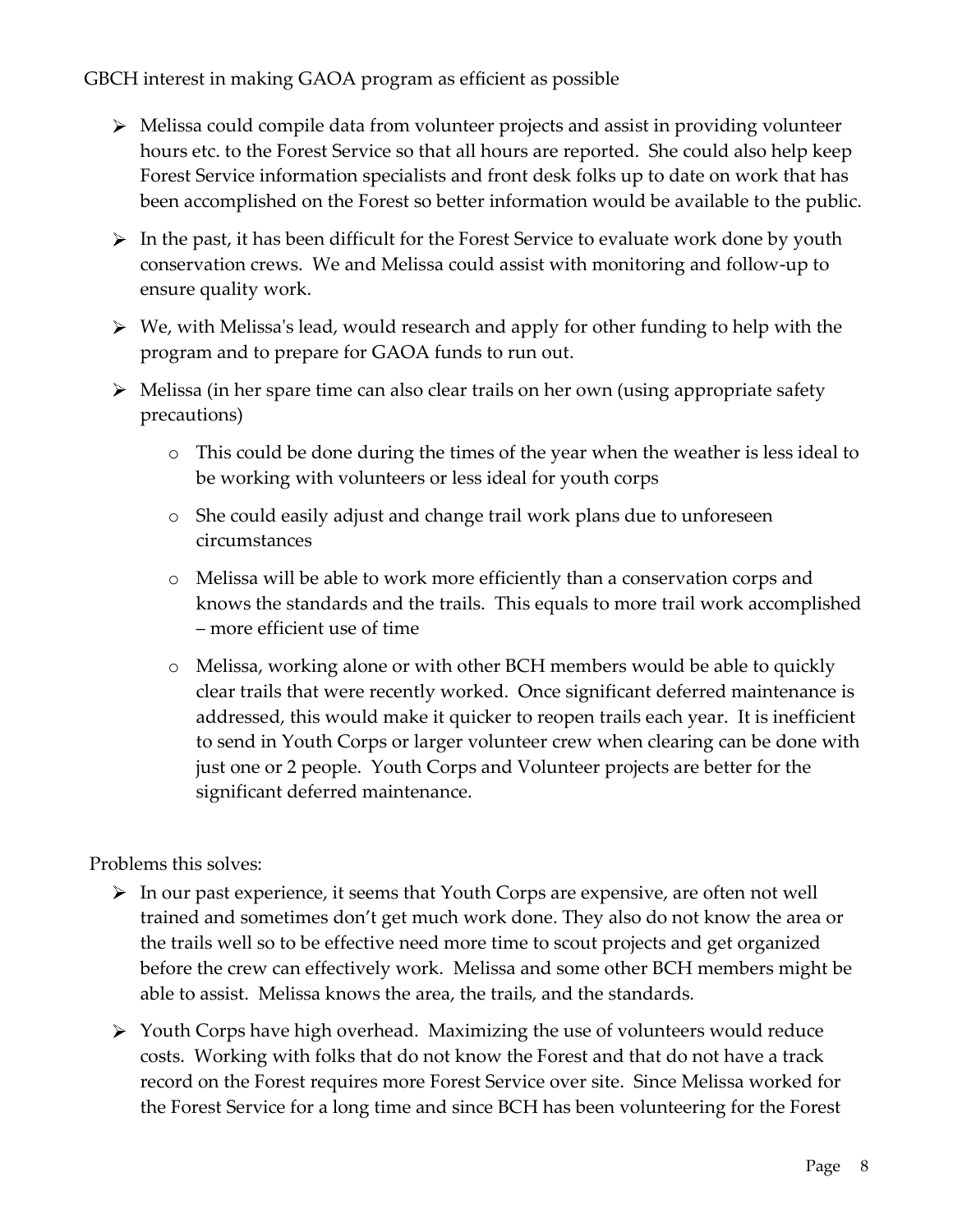Service for 17 years, we could work without significant FS supervision and could help with over-site of other volunteers and groups.

- $\triangleright$  Youth Corps are not local Melissa and BCH members live locally, are dedicated to this area and can create other local support through volunteer projects and adopt a trail training that will have a positive long last effect on trails
- Despite being highly qualified, Melissa does not have merit status anymore and cannot apply to the FS jobs. This position would keep her in trails where she has lots of knowledge and experience. In the long term GBCH feels this would have a large positive effect on the trail program on the Forest.
- With the potential of high turnover on the FS trail crew, Melissa could work with the crew when there are vacant crew positions on critical projects while new crew members are being hired. This would improve the efficiency of the Forest Trail Crew during periods of crew member shortages.
- $\triangleright$  Probably the highest used wilderness trails are those surrounding the Gila Cliff Dwellings. Melissa is located in Gila Hot Springs and can easily focus on the trail near her, thus improving visitor sanctification for those recreating in that area. She would have access to BCH volunteers to accomplish this.
- $\triangleright$  Our feeling is that, in the past, bring in Youth Corps has often been inefficient and ineffective. This is even more true when the work is in a back country setting. We realize that with the size of the GAOA program, it will be necessary to have Youth Corp assistance, but we would like to see the Forest Service evolve more into something like we are proposing. We feel something like this has high likelihood of benefit to the Gila National Forest more long term
- $\triangleright$  As a forest wide trail crew, there will be are many pressures to work on all districts. We really want to see the trail crew succeed. If through Melissa's, GBCH's and the Forest's efforts we can get a strong volunteer program going, it could help provide need flexibility to help ensure all districts get appropriate use of the trail crew and feel equally served.

After GAOA funds dry up in 5 or less years

- $\triangleright$  Some of the programs (such as adopt a trail) will need less funds since the initial set up is the most intensive. More volunteers will be properly trained which means less training time needed
- $\triangleright$  Trails will be in better condition continued maintenance should be much easier than if trails were in need of major maintenance.